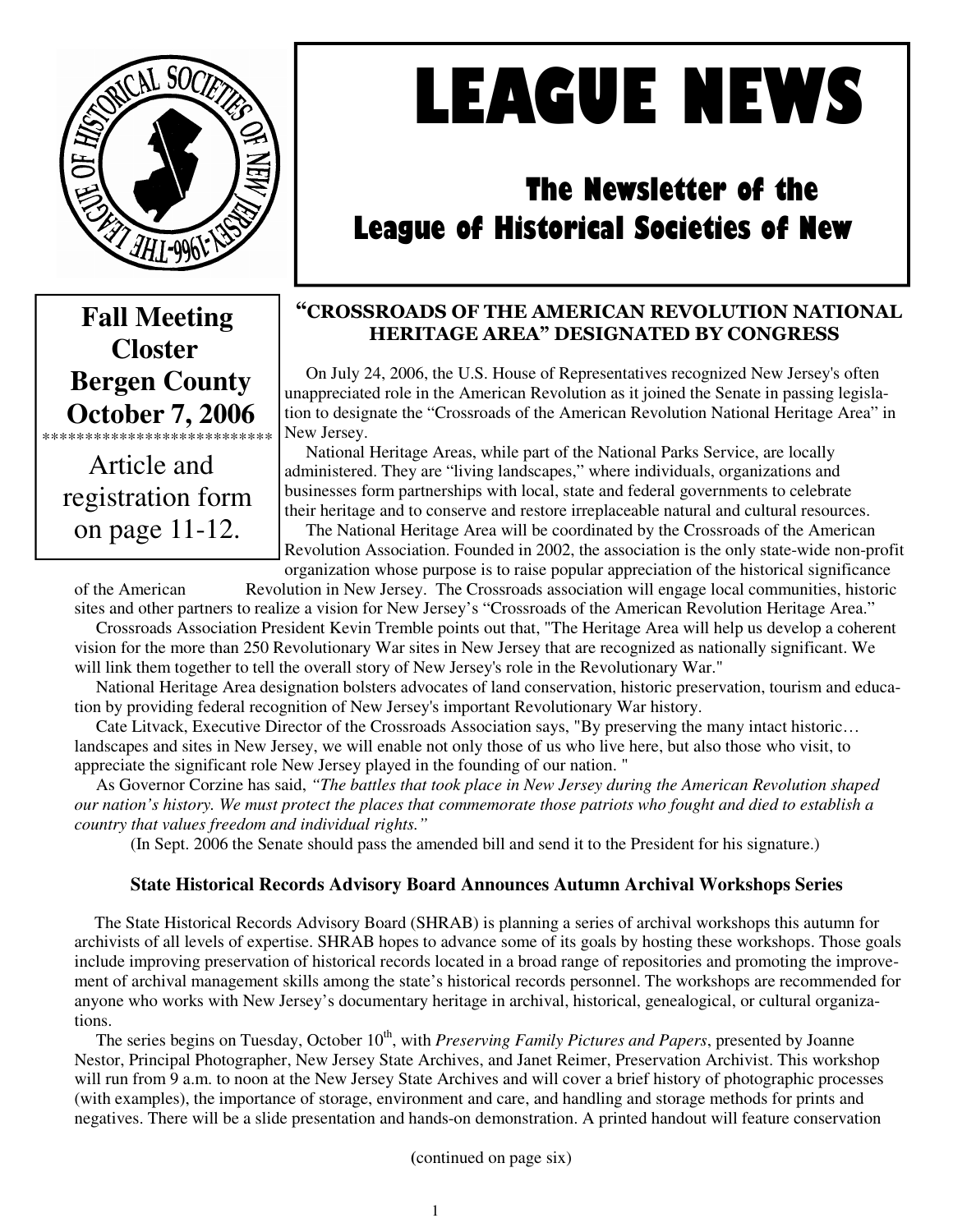#### **The Slate of Officers and Directors of the League of Historical Societies of New Jersey**

 Listed below are your officers and trustees:

President - Robert J. Hunter Haddon Heights Historical Society (two-year term)

First Vice President— J.B. Vogt Fellowship for Metlar House (two-year term)

Vice-President, Northern— John E. Chance Montclair Historical Society (two-year term)

Vice-President, Central— James T. Raleigh Friends of Monmouth Battlefield (two-year term)

Vice-President, Southern— Jean Lacey Ocean County Historical Society (two-year term)

Secretary— Kevin M. Hale Metuchen-Edison Historical Society (two-year term)

Treasurer— Dorothy M. Andrew Gloucester County Historical Society (two-year term)

Trustee, Southern— Sonia L. Forry Historical Preservation Society of Upper Township (two-year term)

Trustee, Southern— June Sheridan Atlantic County Historical Society (four-year term)

Trustee-at-Large— Patricia Drummond Historical Association of Fair Haven (four-year term) Trustee, Northern— Betty Hardy Madison Historical Society (four-year term)

Trustee, Central— William Fidurski Clark Historical Society (four-year term)

Trustee-at-Large— Robert R. Longcore Sussex County Historical Society

Trustee, Northern— Dorothy E. Johnson Oakeside-Bloomfield Cultural **C**enter

Trustee, Central vacant \*\*\*\*\*\*\*\*\*\*\*\*\*\*\*\*\*\*\*\*\*\*\*\*\*\*\*

The following are valuable members of our board, but they are not elected positions:

Executive Director Linda J. Barth

Membership Chairman Dorothy Pietrowski Madison Historical Society Trustees Emeriti Bernard Bush Hightstown-East Windsor Historical Society

Ruth Kane Fern Passaic County Historical Society

**DEADLINE**: Submissions for the January issue of *League News* must be on the editor's desk no later than December 15, 2006. Please send all items to: Linda Barth, 214 North Bridge Street, Somerville, New Jersey 08876; barths@att.net.

**Material submitted electronically should be in WORD format. Photo- graphs will be scanned and returned. Digital photographs should be submitted in .jpeg or .tiff.** 

# **PRESIDENT'S CORNER**

Dear Friends,

 My term as President of the League comes to an end at the October meeting. When the current Board took over, you, the membership, were asking for a newsletter, a web site and more information. Thanks in a large part to Linda Barth, our modestly paid administrator, you have been receiving a LEAUGE NEWS that you tell me is useful.

 TW Solutions created an attractive web site at www.lhsnj.org that carries our meetings, the LEAGUE NEWS, and information about League member meetings. The Board revised the constitution and bylaws so they are now workable and useful.

 I leave office believing that we still need to provide more useful information at our meetings on special topics.

 Understand that these accomplishments have cost money. We have some surplus monies from previous years and are using that to pay for current costs. Dues have gone up and will need to go up again in the near future as our surplus decreases. Linda Barth has arranged for a reduced rate on our printing and we applied for a General Operating Grant from the NJ Historical Commission; unfortunately, we did not receive that grant, but we will apply again.

 Please let me or Linda or any of our Board members know your thoughts on the League.

 I thank all the members of the Board and Linda Barth for all their help and support and work over the last few years. Without them, nothing would have been accomplished.

Sincerely, Bob Hunter bob@haddonheightslibrary.com 856-465-7751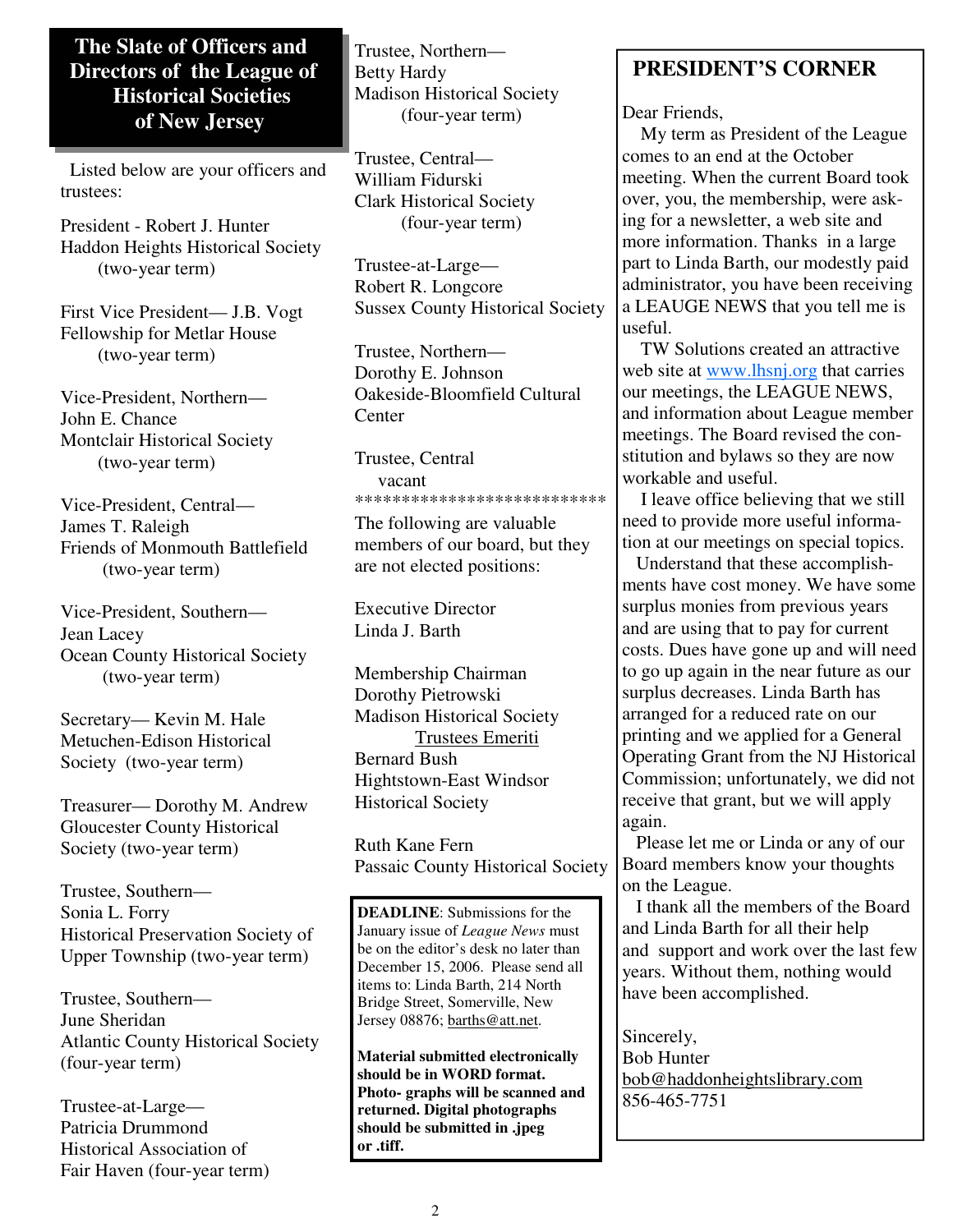Since many of our member organizations operate small museums, the editor thought that this article from the Wall Street Journal was most appropriate.

#### **In the Fray: Why Rural Museums Are Becoming Ancient History**

By Bruce Courson, The Wall Street Journal, Dec 27, 2005

*Copyright (c) 2005, Dow Jones & Company Inc. Reproduced with permission of copyright owner.* 

 It was disheartening to learn last month in the Boston Globe of Old Sturbridge Village's recent layoffs and closure of several major facilities. The museum is a living history museum in central Massachusetts that depicts 1830s New England life on a 200-acre site with 40 period buildings. One thousand reservations for Thanksgiving dinner, a tradition since the 1950s, had to be canceled this year. A new tavern and motel, which were expected to generate much needed revenue for the Village when they opened in 2001, will be shuttered in January. Only 20 of the once nearly 70 costumed guides remain. A personally troubling fact, as I was a "tinsmith" there in 1971, a period when increasing attendance was a given.

 It is a story increasingly common for rural Massachusetts museums within a day's drive of major metropolitan areas. Many have current paid attendance numbers that are nearing 50% of what they were three decades ago. My own institution, the Sandwich Glass Museum, saw attendance drop from 84,000 in the early 1980s to 42,000 in 2000. Published figures and statistics I have gathered over several decades point to similar trends in nearby maritime and historical museums, not only in Massachusetts but along the Boston-Washington corridor as well. Considering all that we hear about "the museum boom" in major cities occurring during that same period, this might seem a surprising state of affairs.

 Numerous causes have been cited for this precipitous decline, including the weather and 9/11. But one factor stands out among the reasons behind this consistent, decades-long trend: the 1978 deregulation of the airline industry and a new era of cheap air travel. Before deregulation, most vacations were taken in the summer and the automobile was the affordable, preferred means of travel. After 1978, however, inexpensive travel and free "frequent flier" tickets gradually became available. As a result, passenger counts more than doubled between 1978 and 1998. The vacationing public increasingly opted to leave their cars at the airport and, at any time of the year, fly to their destinations. Since 1978, the likes of Glacier Bay, Alaska, the Galapagos, or a Caribbean cruise have become affordable and popular attractions. Changing leisure-travel patterns among the American public are not a new phenomenon: A historic parallel occurred when Coney Island's Steeplechase Park succumbed to the post-World War II "automobile vacation" in 1964.

 How have most museums dealt with the financial downturn brought on by this decline in attendance? They've raised their prices. I know of one major, Sturbridge-like outdoor history museum in Massachusetts that, in 1971, charged the equivalent of \$5.72 in 2004 dollars but, now, after its latest price increase, charges \$21. Its many efforts to expand public programming have not kept pace with the 267% increase in admissions fees. This example is unfortunately not the exception but the rule. A museum will often raise its price slightly to help a sagging bottom line only to find that next year's decrease in attendance requires yet another increase in admissions fees -- a vicious cycle.

 How many companies, realizing a serious decline in demand, merely raise their prices without substantially improving their product? Not many still in business. Unfortunately, a great number of museums are now perceived as too expensive, with potential visitors often choosing to go elsewhere.

 Other institutions have tried a different tack, "improving their product" by means of major expansions. While some have been successful, all too often the results have been devastating. In many cases small operating deficits became large ones because of additional staffing, greater facilities costs and debt from insufficient capital campaigns. Increases in attendance revenues, if any, failed to meet unrealistic projections. Layoffs became necessary and some institutions ceased to exist altogether.

 In 1992, the New Bedford Whaling Museum was forced to close its two- year-old Whale Discovery Center in nearby Plymouth, Mass., after attendance fell short of what was needed to break even. "We had hoped to have 75,000 visitors each year. We had 36,000 over two years," stated then-director Anthony Zane.

 There are no silver bullets in the museum business, of course, and every institution faces a somewhat different set of circumstances. The Sandwich Glass Museum on Cape Cod, aware of several failed expansions in the region, chose a different approach to the problem of seriously declining attendance. In 1998 we launched our first-ever capital campaign, raising \$2.3 million -- four times the institution's operating budget. We built a glass blowing arena, a high-tech multimedia theater and new retail space. The difference was that our business plan included holding general admission fees to 1970s levels, \$4.50 in 2004 dollars, and reducing group admissions fees to \$1. Staffing numbers and operating expenses were budgeted at preexpansion levels and only a stabilized attendance was anticipated, not an increase. In short, more bang for the buck, not more bucks for the same old bang.

(continued on page nine)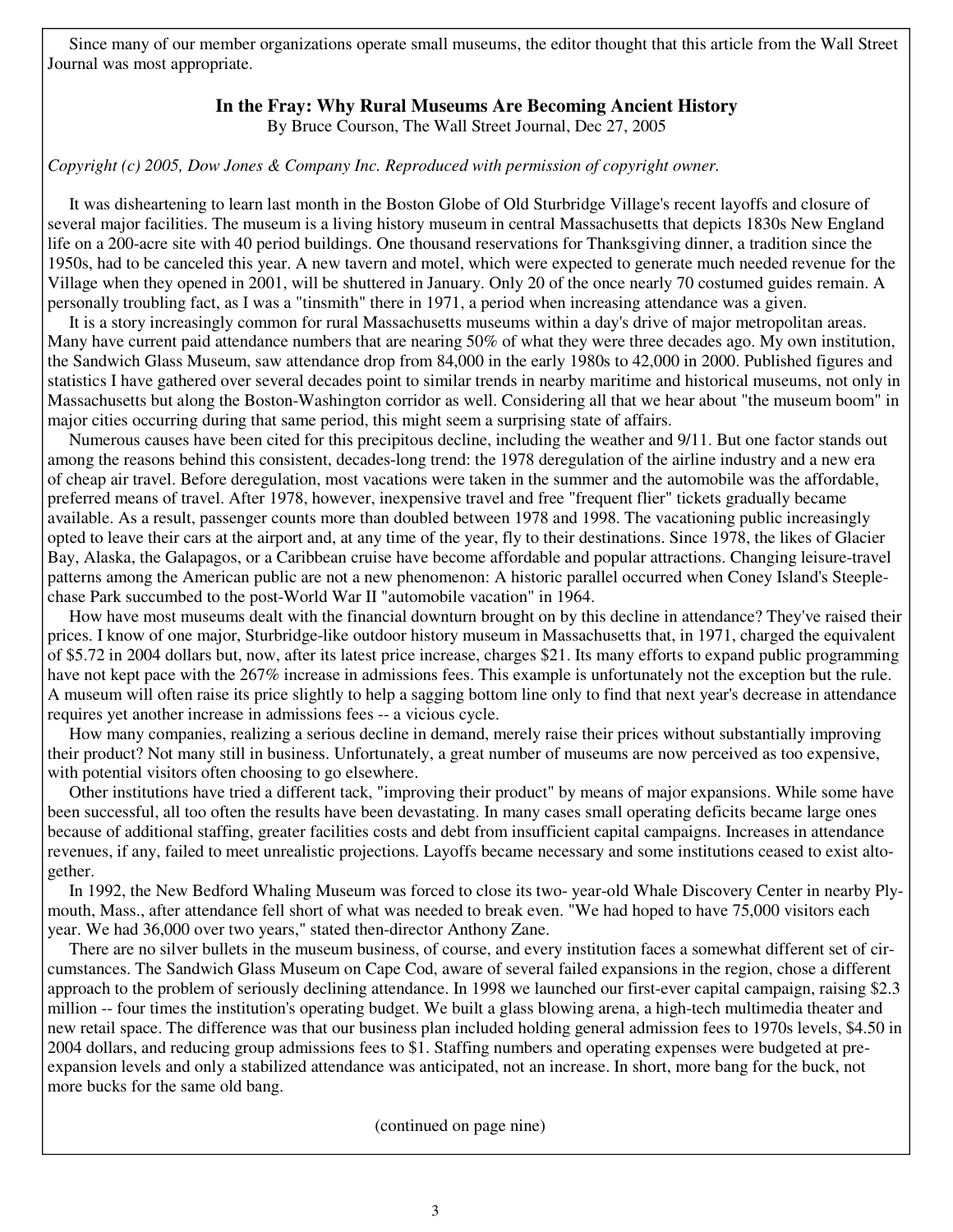# **SLATE FOR 2006-2007 ELECTIONS**

 The Nominating Committee will present the following slate for election at the October 7th League meeting in Closter:

President—open First Vice President - Bob Hunter Secretary - Kevin M. Hale Treasurer—Dorothy M. Andrew<br>Historian—John Chance Northern Vice President - Cather Northern Region Trustee- Dorothy Johnson Central VP - JB Vogt Central Region Trustee - Mary Swarbrick Southern Region VP June Sheridan Southern Region Trustee - Sonia Foury At Large Trustee- Bob Longcore

Northern Vice President - Catherine Sullivan



Nominations will be accepted from the floor.

# **LETTERS, WE GET LETTERS...**

# **MEMBERS ASKED TO HELP WITH CONSTITUTION AND BY-LAWS REQUEST**

Hello League of Historical Societies:

 The Haddon Heights Historical Society is in the process of reviewing and updating our Constitution and Bylaws, as well as confirming what requirements we should be following with the State regarding our 501(c)(3) status.

 If you have any suggestions concerning these Constitution and By-Laws questions, please contact me. I look forward to your response.

Sincerely,

Marshall Hatfield, Haddon Heights Historical Society, 1509 Prospect Ridge Blvd., Haddon Heights, NJ 08035; 856-546-0391 home; 609-502-2653 mobile; mhatfield01@comcast.net.

*Editor's note: We always appreciate members helping members. That's what the League is all about.* 

Dear Friends of New Jersey History,

 I just wanted to send a short note to tell you that I have left the New Jersey Historical Society for a new job at the Newark Public Library as of July 10. I am now working with William Dane in the Special Collections Department, so I am not moving far a field archivally, though I won't be dealing with as much NJ History as at my previous post.

 I am saddened to leave the Historical Society since I have enjoyed the people who work there, the collections and the subject matter, I but look forward to working with you in new capacities in the future.

Best wishes, Chad Leinaweaver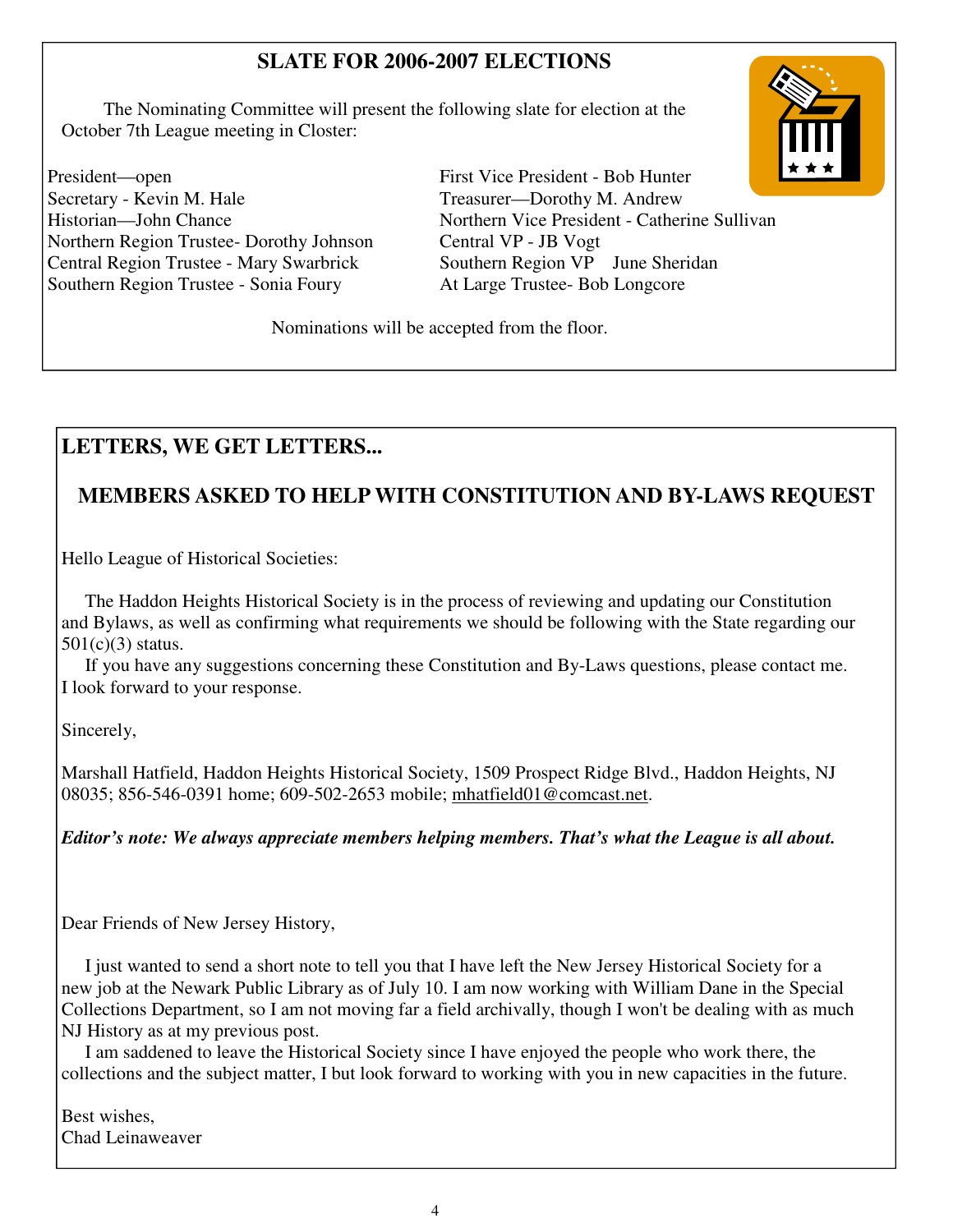# **ANNUAL PUBLICATION AWARDS PROGRAM**

 The League of Historical Societies of New Jersey announces the **ANNUAL PUBLICATION AWARDS PROGRAM** and invites its member organizations to submit entries. Awards will be given for works published in the year 2006, in the following categories:

> BOOKS, PAMPHLETS, NEWSLETTERS, JOURNALS, CALENDARS, and MEDIA (AUDIO CASSETTES/CDs, VIDEO CASSETTES/DVDS)

 For works published in 2006, awards will be presented at the League meeting in **March 2007**. Deadline for submission of entries: **JANUARY 31, 2007.** Send entries to: **Publication Awards Committee, League of Historical Societies of NJ, New Jersey Historical Society, 52 Park Place, Newark, NJ 07102**.

 For further information, contact Linda Barth, Administrator, LHSNJ, at 908-722-7428, barths@att.net, 214 North Bridge Street, Somerville, New Jersey 08876. Please DO NOT send entries to this address.

#### *Four Centuries in a Weekend, a Journey Through Union County History*

 Four Centuries in a Weekend is a free, heritage festival, featuring twenty-two historic house museums and sites. Sponsored by the Union County Board of Chosen Freeholders, the event will be held on **Saturday, October 21** (10 am—5 pm) and **Sunday, October 22** (12—5). You may receive a booklet and map by contacting the Cultural and Heritage Commission at culturalinfo@ucnj.org or calling 908-558-2550.

The weekend includes a tour of the Deserted Village of Feltville!

### **WEEKEND JOURNEY THROUGH THE PAST**

After consulting with their colleagues in Union County, the Somerset County Cultural and Heritage Commission has created its own free event, *Weekend Journey Through the Past*.

On Saturday, October 14 (10am-5pm) and Sunday, October 15 (noon-5), bring your children, grandchildren, friends and neighbors to journey back in time by visiting the many historic sites and treasures that will be open to the public for this very special weekend. Tours of historic sites, interesting exhibitions, and special family activities will be featured during the county's first collaborative heritage tourism event. Printed guides identifying participating sites and locations (and containing interesting tidbits about each) will be available in early September to help guide you on your journey.

 To plan your trip, call the Somerset County Cultural & Heritage Commission at 908-231- 7110 and request a guide or to find out where you may pick one up at one of our many participating partners. The guide also will be posted on the web at (www.schistoryweekend.com).

For a sneak preview of what's in store for the October 14  $\&$  15 event, visit the exhibition, **Weekend Journey Through the Past**, open to the public from September 18 to October 27, at the Somerset County Cultural & Heritage Gallery, Somerset County Administration Building, 20 Grove Street, Somerville. The gallery will be open from 8:30 am to 4:30 pm, Mondays, Wednesdays, Thursdays, and Fridays, and Tuesdays until 7:30.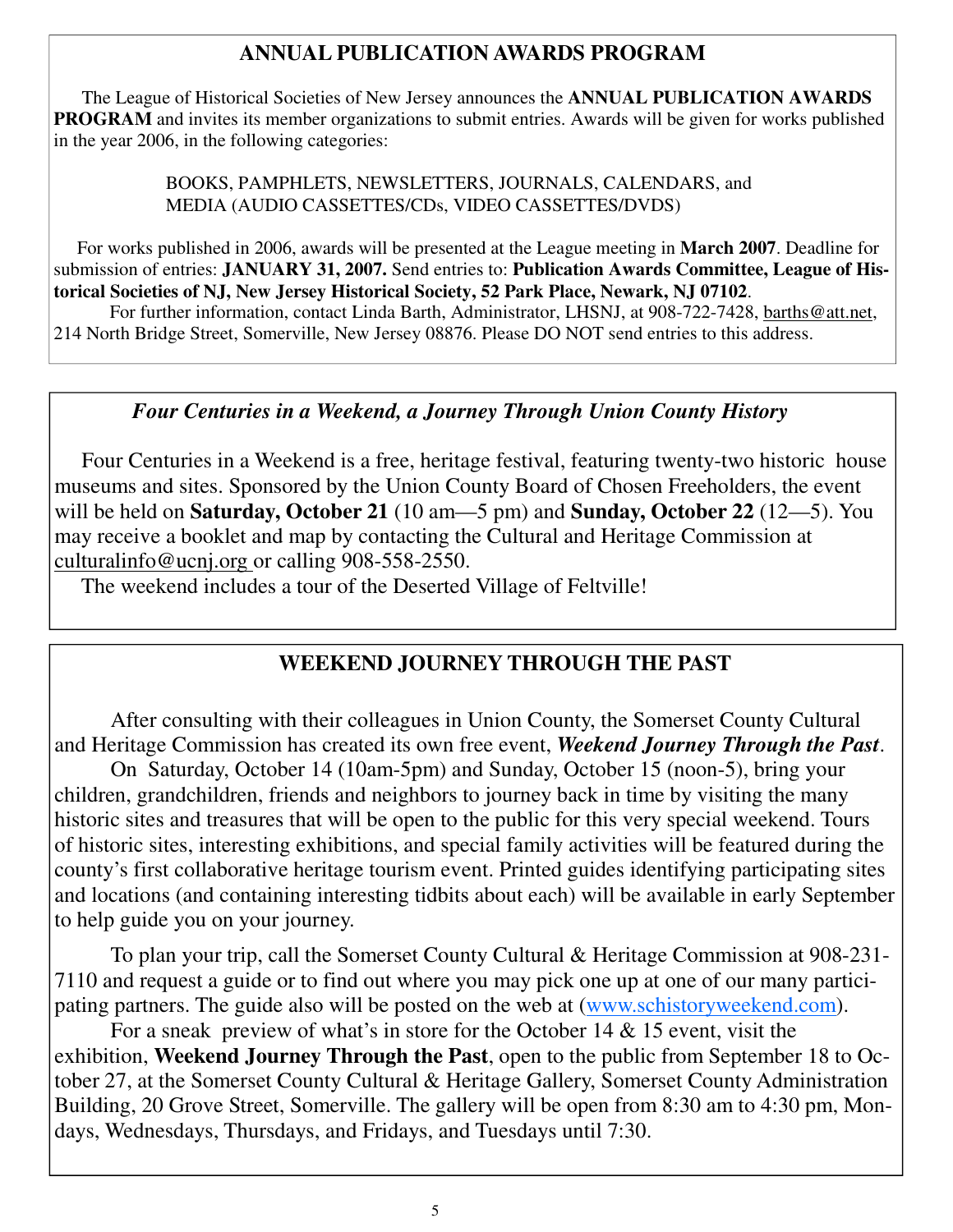#### **Archival Workshops Series** (continued from page one)

guidelines, vendors, lists of materials and websites relating to the preservation of photographic materials and photography.

 On Wednesday, October 11th, Gary Saretzky, Archivist for Monmouth County Archives, will present *County Archives: Reference Services* at the Monmouth County Archives in Manalapan from 1 p.m. to 3 p.m. County records may include, but are not limited to, census records, deeds, naturalizations, marriages, civil and criminal court records, surveyors' records, maps, and various licensing records such as professionals and business name registrations. This workshop will discuss the types of reference services provided to researchers and the ways in which archives are organized and indexed to promote effective and secure use. An optional tour of the Monmouth County Archives will be offered after the workshop.

The next workshop, *Managing Archival Collections*, will be presented by Joseph Klett, Chief, New Jersey State Archives, and Ellen Callahan, Collection Manager, New Jersey State Archives, on Thursday, October 12<sup>th</sup> from 9 a.m. to noon at the Gloucester County Historical Society in Woodbury. This workshop will present an overview on collection management practices and will provide guidelines in areas ranging from the development of a collection policy to arrangement/description alternatives and implementing basic preservation measures during archival processing. Seating for this workshop is limited to 25 participants.

*Grants, CAPES, and Fundraising,* will be held at the State Archives in Trenton on Monday, November 6<sup>th</sup> from 9 a.m. to 3 p.m. Ben Primer, Associate University Librarian for Rare Books and Special Collections at the Harvey S. Firestone Library of Princeton University; Karl Niederer, Director of the State Department of Archives and Records Management; Mary Murrin, Director of the Grants Program at the New Jersey Historical Commission (NJHC); and Sara Cureton, Grants Assistant at NJHC, will present ideas on how to apply for grants from NJHC and the National Historical Publications and Records Commission (NHPRC), how a Caucus Archival Projects Evaluation Service (CAPES) survey can benefit your organization, and ways in which your organization can be productive at fundraising.

The final autumn workshop, *Discover a Whole New World: Researching in Religious Archives,* will take place on Friday, November  $10^{th}$  from 9 a.m. to 3 p.m. at the Burlington County Historical Society in Burlington. The speakers will be L. Dale Patterson, Archivist-Records Administrator, General Commission on Archives and History, United Methodist Church; Dr, Jennifer Woodruff Tait, Methodist Librarian, Drew University Library; Margery N. Sly, Deputy Director and Assistant Stated Clerk, Presbyterian Historical Society, Presbyterian Church (U.S.A.); and Russell Gasero, Reformed Church of America Archivist. This highly qualified panel of speakers will discuss genealogy, social issues in religious archives, unexpected material, and ecumenical material (material not just related to a specific denomination or religion).

 The workshops are sponsored by the Mid-Atlantic Regional Archives Conference NJ Caucus, the Genealogical Society of New Jersey and the State Historical Records Advisory Board. Funding has been provided, in part, by a grant from the New Jersey Historical Commission. There is a \$20 registration fee for each workshop. For details and registration information, please visit www.njarchives.org/links/shrabworkshops.html; barbara.pepe@sos.state.nj.us; 609-777-3598.

#### **SAD NEWS FOR THE HISTORY COMMUNITY**

**Betty Scott**, author of "The Last Bridgetender," died in April in a fire at her home in Franklin Township, Somerset County. Mrs. Scott, 75, was an active volunteer at the Meadows Foundation, for whom she operated the gift shop. Her story of Sandor Fekete was serialized in 2003 and 2004 in *On the Level*, the newsletter of the Canal Society of New Jersey.

**Mt. Olive Historical Society**—We extend our sympathies to our friends at the Mount Olive Historical Society on the loss of their headquarters. An April 13th fire, ruled an arson, destroyed the Muehlbauer Farm House, a 19th-century building that the society had planed to restore.

**Lucy the Elephant—**In May, Lucy was struck by lightning, adding another chapter to the incredible story of the 90-ton wooden elephant that stands along the shore in Margate. The lightning bolt damaged beams on the observation deck, and sent pieces of wood flying. The elephant's howdah will probably have to be removed to complete the repairs.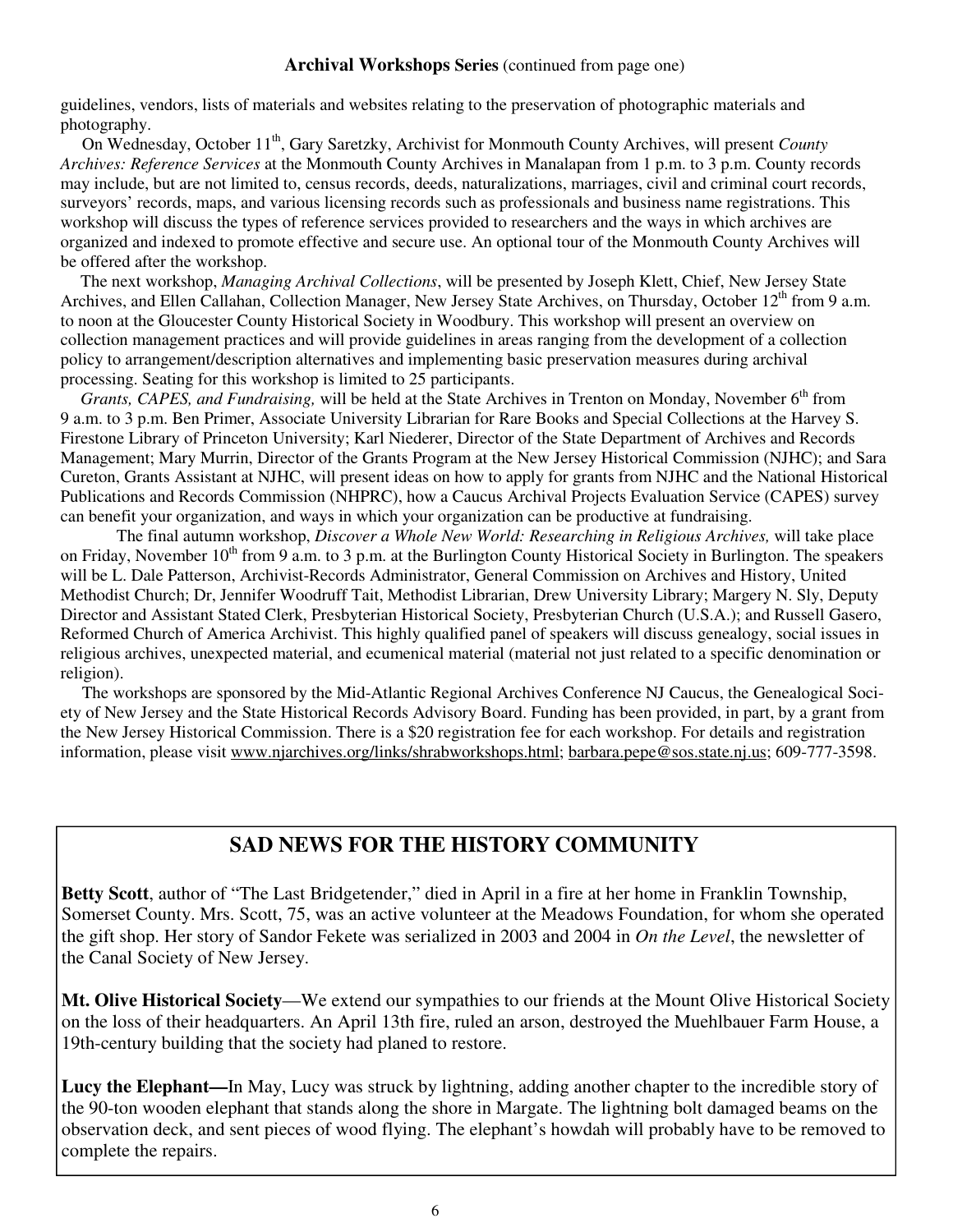#### **IDEAS-4-U**

 Are you in charge of arranging programs for your society? Are you running out of ideas?

 **The New Jersey Council for the Humanities** (NJCH), a nonprofit organization, was established in 1973 as the state partner of the National Endowment for the Humanities. The Council's Horizons Speakers Bureau provides lecturers in humanities areas as wide-ranging as ethnic and cultural studies, history, literature, interpretation of the arts, and public policy. These programs, available to New Jersey nonprofit organizations, are free and open to the public and include time for audience discussion. More than 170 topics by over 70 speakers are available for selection. During 2003, over 225 programs were hosted by organizations from Sussex to Atlantic County.

 Any New Jersey nonprofit organization that is able to provide an appropriate site and an audience of thirty or more people is eligible to apply. Programs are frequently hosted by libraries, historical societies, museums, civic associations, public agencies, senior centers, and other community groups. NJCH reserves the right to give preference to organizations that have not previously hosted speakers.

 Each organization may register for two programs within a oneyear period beginning with the date of the first presentation. There is a one-year registration fee of \$75 that must be paid when the application for the first program is submitted. You may contact the Council at 609-695-4838 or visit them on the web at www.njch.org.

# **HISTORY EVENTS AND EXHIBITS**

**"Ebb & Flow: New Jersey & Its Rivers" -** This life-giving liquid, power source for production, route to a new home or resource for food, always causes a major human impact on the landscape. Four rivers symbolize the role waterways have played in shaping this state  $\&$  the nation: The Maurice  $\&$  sections of the Delaware, have been designated nationally as Wild  $\&$ Scenic rivers; the Raritan & the Passaic, which flow through suburban  $\&$ urban areas, have been impacted by dense development.  $19<sup>th</sup>$  century artifacts unearthed by NJ DOT projects in New Brunswick & Trenton are on public display for the  $1<sup>st</sup>$  first time, along with a walkable floor map, video & audio + other hands-on activities focusing on 4 subjects: Industry, including shipbuilding  $&$  Newark-based leather, hat, thread  $&$  beer production; Settlement, examining the lasting Dutch, English & Swedish influences on furniture & architecture; Food, highlighting oyster harvesting at the mouth of a South Jersey river & fishing skills used by the Lenape; Transportation, telling how towpath canals aided the movement of goods across the state. This new installation, on view *free*, Tues-Sat, begins a **3-year run** at the NJ Historical Society, 52 Park Place, Newark; 973-596-8500; www.jerseyhistory.org; museum@jerseyhistory.org.

**John Augustus Roebling: His Life and Legacy**—Exhibit showcases the inventor's contributions to industry. His twisted wire rope and the founding of the Roebling Wire Company made possible such modern marvels as the suspension bridge and the elevator. Roebling's steel industry furthered the prosperity of Trenton and by the time of his death in 1869 the entire city of Trenton felt the integral nature of Roebling's participation in Trenton industry, history, economy and social development. **Trenton City Museum** at Ellarslie Mansion in Cadwalader Park; **thru Sep-10-06;** Tue-Sat 11-3; free; 609-989-3632; www.ellarslie.org.

**Body Wars: Fighting Infection, Staying Healthy—**Take a journey of discovery into the world of microbes and the infectious diseases they cause. Along the way, one learns how the body's immune system fights off the microscopic invaders and, most importantly, how to protect it against disease. **The Newark Museum,** 49 Washington Street, Newark; **thru May-30-07;** Wed-Fri 12-5, Sat-Sun 10-5; sugg. donations: \$7; \$3; 973-596-6550; www.newarkmuseum.org.

**In The Good Ole Summer Time: The Evolution of the Swimsuit Exhibit—**This exhibit looks at the changes in swimwear over the decades. See how styles have changed with the times from the wool dresses to the itsybitsy bikini. **Tuckerton Seaport,** 120 West Main Street (Rt. 9), PO BOX 52, Tuckerton; **thru Sep-30-06;** Mon– Sun 10-4:30; Free (with admission to seaport); 609-296-8868; www.tuckertonseaport.org.

**13th Annual Apple Festival**—Family friendly activity with apple pie contests for adults and juniors, old-fashioned games, pumpkin patch, children's crafts, Indian artifacts; demonstrations of spinning, weaving, knitting, crocheting, treadle machine. Civil War re-enactor; outdoor food cooking; apple goodies for sale. Schoolhouse Museum open all day; historical print for sale.

(continued on page eight)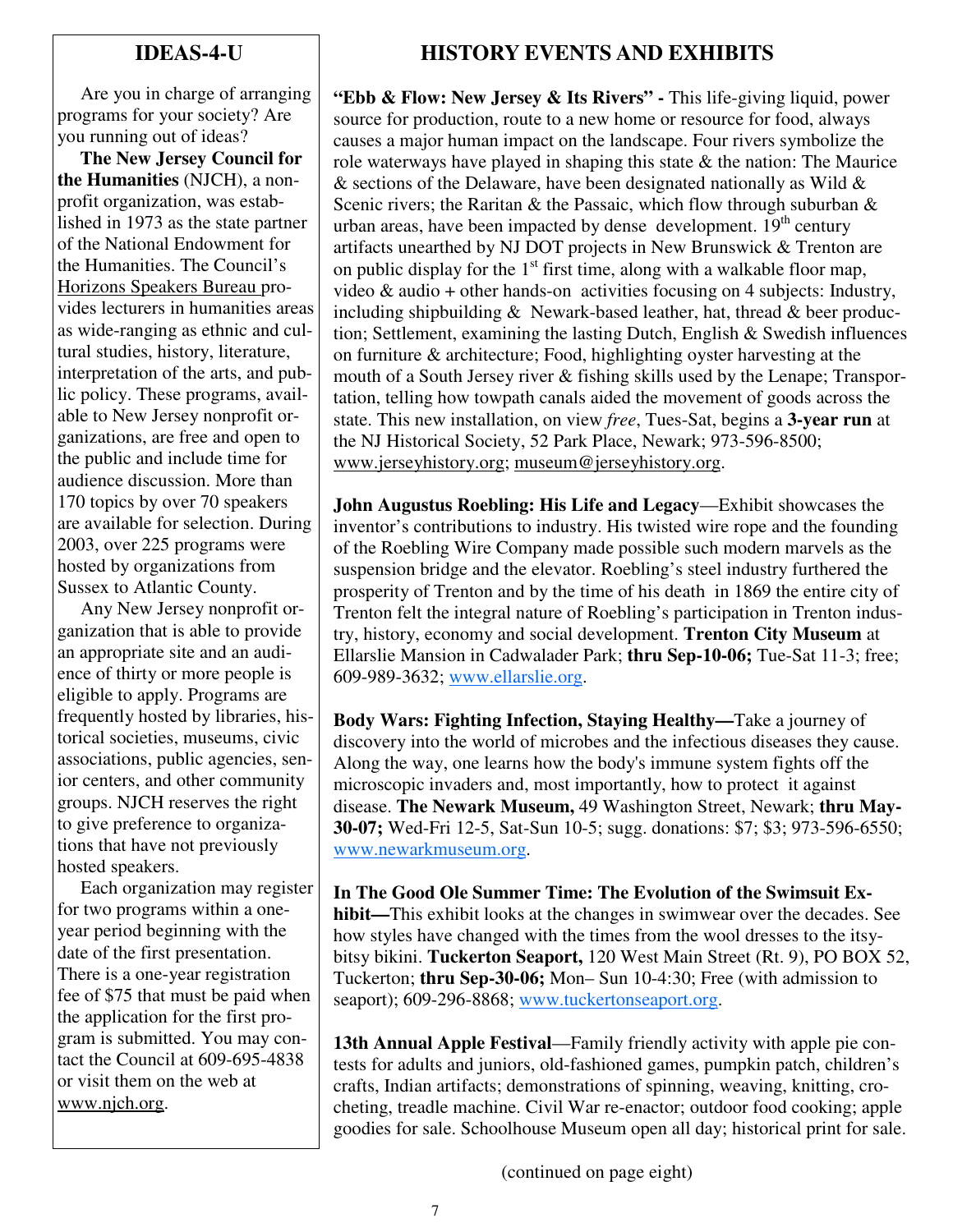Granny's attic; Apple Festival shirt; rides on fire truck and vintage cars; barbershop quartet. **Lacey Historical Society,** Forked River. **Saturday, September 30,** 9-3; (Rain date, October 1); 609-693-6343; EBatSEA@aol.com. Directions: Garden State Parkway to Exit 74N or S. Right onto Lacey Road eastbound. Pass the 2nd light; look for parking on the left at the Forked River School.. Shuttles available to take guests to the grounds of the Schoolhouse Museum and Forked River Firehouse.

**Sixth Annual AppleFest**—Free admission; free parking. **Historical Preservation Society of Upper Township**, John Wesley Gandy Farmstead, 26 Tyler Road (Rte. 616), Greenfield. **Sunday, October 1st**, 10:30-4; (Rain date, October 8th); 609-390-5656; http://hpsout.tripod.com.

**Victorian Tea at Risley Homestead**—The 2nd year for this popular event! Win a prize for the most creative Victorian hat (optional) and bring your favorite teacup to this outdoor gathering on the quaint grounds of Risley Homestead. Tea and refreshments will be served under a festive tent. Limited to 50 people, so please call for reservations. Sponsored by the **Atlantic Heritage Center**. NOTE: In the event of inclement weather, the Tea will be held indoors at the Atlantic Heritage Center, 907 Shore Road, Somers Point, NJ. **Risley Homestead,** 8 Virginia Avenue, near the 400 block of Shore Road, Northfield; **Saturday, September 9, 2006**; 12:00 noon; \$25; 609- 646-5829; www.AtlanticHeritageCenterNJ.org

**75th Anniversary Salute to the George Washington Bridge**—Exhibit display of the history of the George Washington Bridge, which will celebrate the 75th anniversary of its opening in October 2006. The exhibit will feature archival photos of the construction of the GWB along with rare film of that construction. **Fort Lee Museum,** 1588 Palisade Avenue, Fort Lee; **Sep-23-06 thru Jan-07-07;** Sat-Sun 12-4; free; 201-592-3663; www.fortleenj.org.

**Country Antiques Auction**—The **Historical Society of West Caldwell** hosts this fundraiser, featuring furniture, decorative items, and collectibles; preview from 10-1; auction at 1:00 pm; purchase a paddle for bidding. Browse the white elephant sale and bake sale. Beekeeper demonstrations and sale of honey. **Saturday, October 7th**, 10-3, at the Zenas Crane Homestead, 289 Westville Avenue, West Caldwell; 973-226-8976.

**Flight Deck Cafe Open on Weekend Afternoons on the Battleship New Jersey**—Enjoy a burger, hot dog or fries from Boardwalk Fries, and an ice cold beer, glass of wine or soft drink while enjoying an amazing view of Philadelphia and the Delaware River from the deck of the famous Battleship New Jersey! **Battleship New Jersey Museum & Memorial,** Camden Waterfront, 62 Battleship Place, Camden; thru **Sep-30-06;** Sat-Sun 12-6; free with tour ticket; 856-966-1652; www.battleshipnewjersey.org.

**A Legacy of Time: One Hundred Years of West Jersey Tall Case Clocks**—The society's latest temporary installation features almost a dozen tall case clocks dating from the mid-1700s to the mid-1800s. Among the displayed items are several produced by George Hollinshead and his apprentices in Woodstown. **Salem County Historical Society,** 83 Market Street, Salem; **thru Jun-11-07;** Tue-Sat 12-4; \$3 (non-member); FREE (member); 856-935-5004; www.salemcountyhistoricalsociety.com.

**A Day in the Life of a Firefighter**—New Jersey photographer John Jordan displays a photographic essay on the company pride and dedication of a community's firefighters. **American Labor Museum/Botto House National Landmark,** 83 Norwood St., Haledon; **Sep-01-06** thru **Dec-31-06;** Wed-Sat 1-4; \$5; 973-595-7953; www.labormuseum.org.

**Tours of Burlington City—**Our 328-year-old City offers guided tours. See up to 19 of our over 40 historic sites, including NJ's oldest: fire company, pharmacy, library, the County's oldest house (1685) and more. Enjoy our riverfront, museums, antiques, Underground Railroad, folklore, shopping, restaurants and fun events year-round. **Apr. 7 - Dec. 3**, Fri, Sat, Sun 11 am - 4 pm. Tours depart 11:30 am and 2 pm; \$5/Adult, \$4/Srs & Children under 12. Call for Group Rates. Specials include Dine & Tour Packages, History Inside & Out, AJ Meerwald Sailing Packages and more. For information and directions, visit the website or call. 12 Smith's Alley, 609-386-3993; www.tourburlington.org.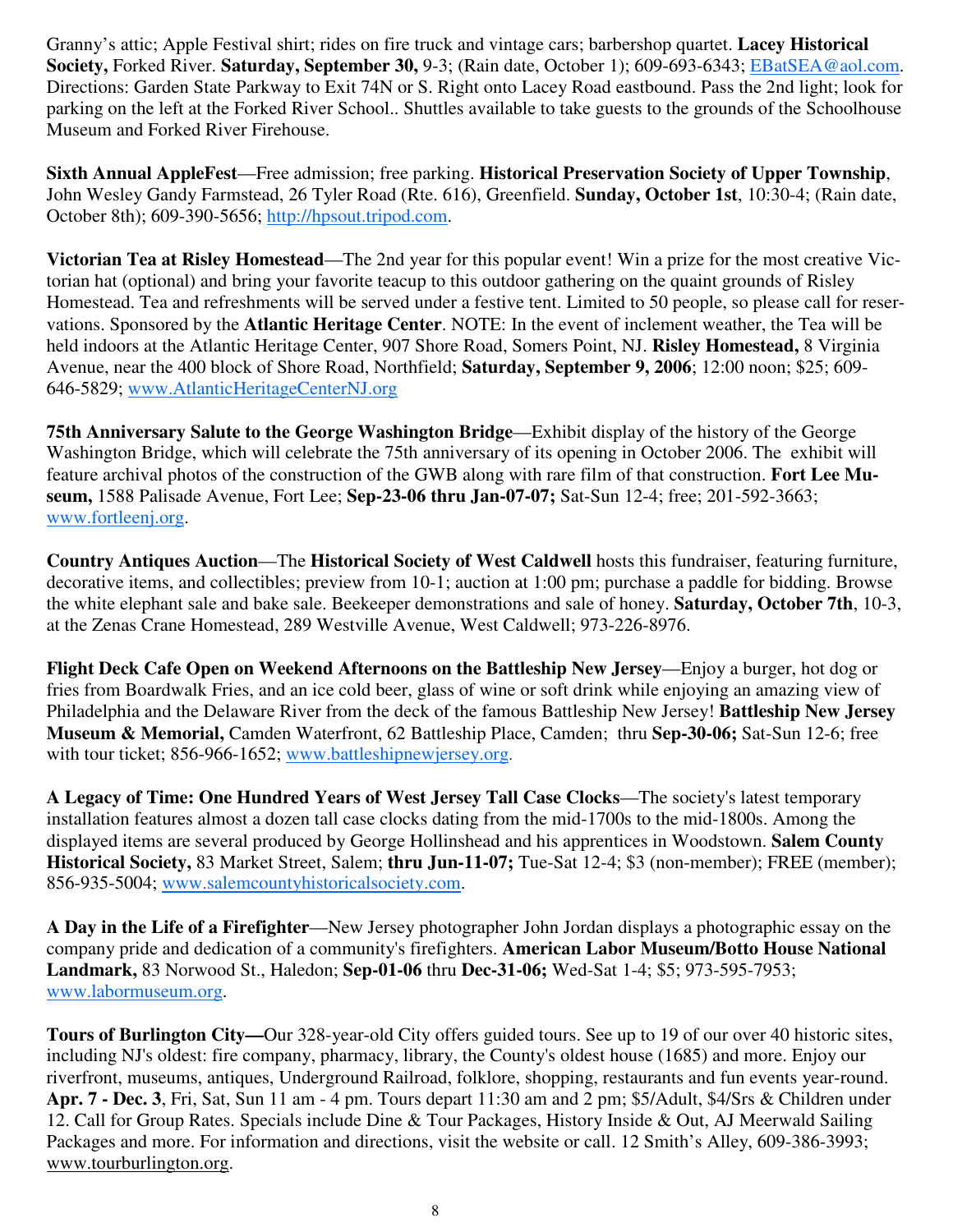#### **SMALL MUSEUMS (continued from page three)**

The museum is now in its third post-expansion year. The number of paying visitors increased by 26% over that period and is now holding steady at that level, while attendance at similar area institutions has fallen by 19% during the same three-year period. A sizable operating surplus will be posted for the second year in a row. While these numbers are encouraging, the museum still has regained only one- third of the attendance lost over the past three decades.

 As residents of the Boston-Washington corridor continue to favor airline over automobile vacations, the possibility of a broad uptick in attendance at rural locations is highly unlikely. Until museums face up to the real market forces at play, and cease blaming the weather or 9/11 for annual declines, we shall be reading more stories of those in serious trouble or ceasing to exist. Decades of hard work have gone into building these institutions and presenting their accumulated knowledge to millions of people. It would be a tragedy to lose even one of them.

#### **SPOTLIGHT ON OUR MEMBER ORGANIZATIONS**

C With our members spread across the state, many of us are not familiar with the organizations in regions far from our own. This column will spotlight our members, so that others may learn of their mission and accomplishments.

 The League has five member organizations whose names contain the word "West." Let's get to know them and what makes each distinct.

 In Southern New Jersey, the **Westampton Historical Society**, in Rancocas Village, focuses on the preservation of historic sites and the history of the town. Soon to be headquartered in the old firehouse, the society hosts an annual ham dinner and a Christmas house tour on the 2nd Saturday of December in odd-numbered years. The village, which features a Quaker meeting house, was ranked #7 in New Jersey Life magazine's poll of 100 places and things in the state. It is an enclave of colonial homes amidst the malls and sprawls of surrounding towns. You can contact the society at P.O. Box 132, Rancocas, NJ 08073; 609-267-5868 or 609-702-1291, or visit the village at www.rancocasnj.org.

Moving north into Monmouth County, we visit the **West Long Branch Historical Society,**  whose goal is to preserve historic homes and landmarks. In fact, they honor residents who have lived in West Long Branch for 60 or more years by placing plaques on the homes. The society has published "Norwood Park," a booklet describing the recreational colony that flourished at the turn of the last century. As part of the town-wide centennial in 2008, the society will update and reprint the borough's history. To learn more about this group that meets four times a year, you can contact them at P.O. Box 151, West Long Branch, NJ 07764; 732-222-7375.

 Heading into Union County, we meet the **Westfield Historical Society**. Since its founding in 1969, the society has pledged itself to preserving, interpreting and encouraging community interest in the history of Westfield. The circa 1740 Miller-Cory House, acquired by the society in 1971, is operated as a "living museum," recreating the atmosphere of an 18th century farm; on Sundays, costumed docents describe 18th century life as they guide guests through the house, and trained artisans recreate the crafts and tasks of the era. The Society can be contacted and/or visited at the following locations: **Westfield Historical Society Museum and Archives,**  Town Hall, 2nd Floor, 425 East Broad Street, Westfield, NJ 07090-2196; 908-789-4047; history@westfieldnj.com and the **Miller-Cory House Museum,** 614 Mountain Avenue, Westfield; 908-232-1776. The society's mailing address is Box 613, Westfield, NJ 07091-0613.

(continued on page ten)

9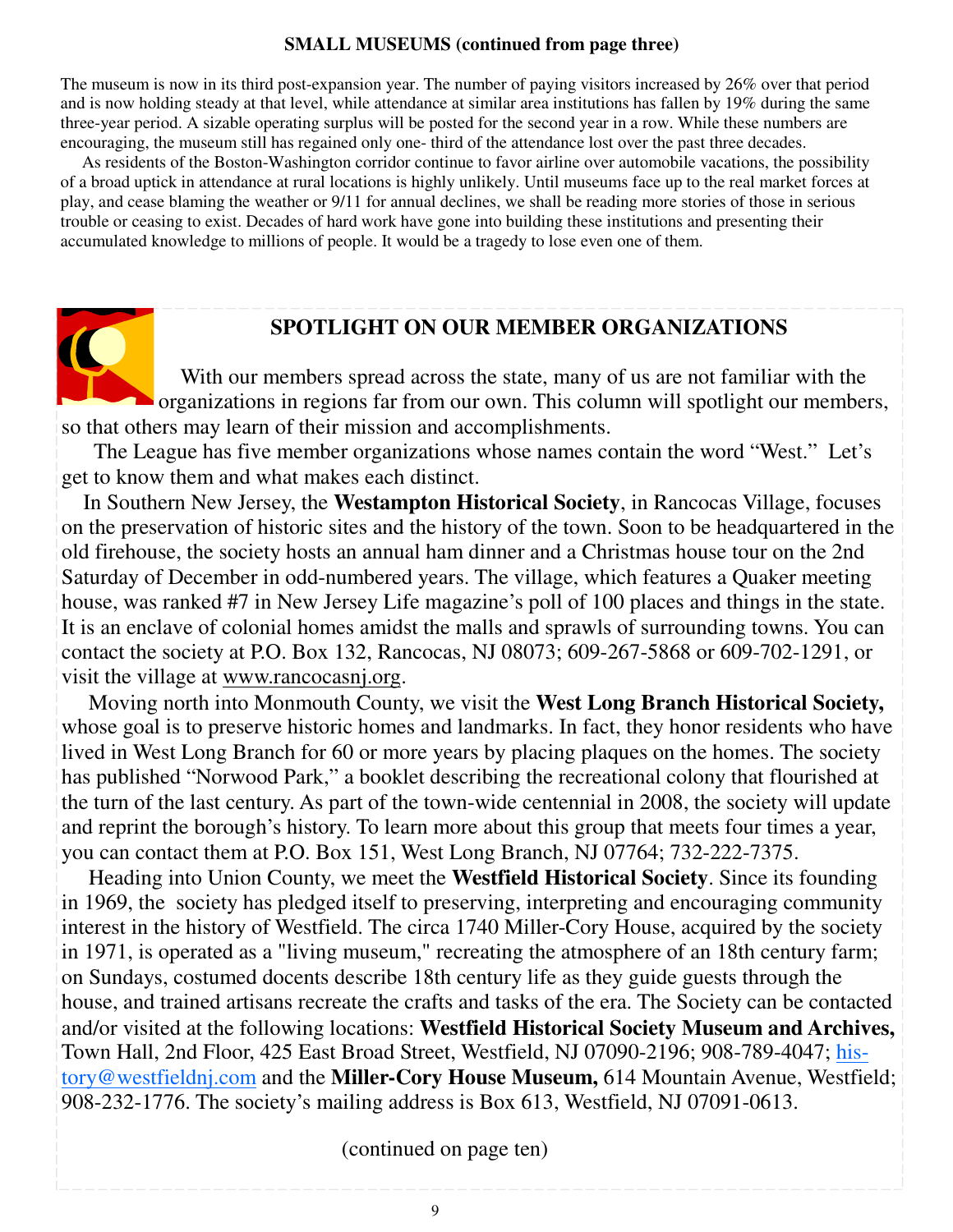The **Historical Society of West Caldwell** , in Essex County, works to promote awareness and preservation of local history, homes and landmarks. A second goal is the preservation and restoration of the Zenas Crane Homestead, home of 1st and 3rd mayors. The society's major fundraiser is the Country Antiques Auction, held on the 1st Saturday of October; it feature a white elephant sale and bake sale. In June the society hosts an open house and civil war encampment. You may contact the society at P.O. Box 1701, West Caldwell 07006, or visit the Crane Homestead at 289 Westville Avenue. For more information, please call Roxanne Douglas at 973-226-8976.

 Finally, the **League of Historical Societies of West Essex**, also in Essex County, has twelve member organizations that meet to foster awareness of preservation and history, exchange news, and support each other. The League meets every few months at one of the host societies and has an annual meeting with a speaker. To contact the **League of Historical Societies of West Essex,**  write to P.O. Box 973, West Caldwell 07006.

#### **UPCOMING LEAGUE MEETINGS**

| October 7, 2006 | Closter Historical Society, Bergen County          |
|-----------------|----------------------------------------------------|
| March 10, 2007  | Longport Historical Society, Atlantic County       |
| June 9, 2007    | Highlands Historical Society, Monmouth County      |
| October 2007    | Northern Region-TO BE ANNOUNCED                    |
| March 2008      | Long Beach Island Historical Society, Ocean County |

We encourage your society to host a future League meeting. If you would like this opportunity to showcase your site, just contact Linda Barth, 908-722-7428, barths@att.net, and she will put you in touch with the regional vice-president for your area.

**We look forward to visiting YOUR town some day soon.** 

#### **ROGER McDONOUGH LIBRARIANSHIP AWARD - 2006**

 In 2002 the New Jersey Studies Academic Alliance, along with the New Jersey Historical Commission, the Mid-Atlantic Regional Archives Conference New Jersey Caucus, and the New Jersey Library Association History and Preservation Section, instituted an award to a librarian, archivist, or manuscript curator for excellence in service in advancing New Jersey Studies. Awards have been given to: Robert Lupp (2002): Elsalyn Palmisano (2003); Charles Cummings (2004); and Joseph Felcone (2005).

The award is named for Roger H. McDonough, New Jersey State Librarian from 1947 to 1975.

Nominees for the award should meet the following criteria:

1. Have served for 10 years or more as a librarian, archivist, or manuscripts curator in a New Jersey institution. The nominee could be active or retired from service.

2. Demonstrated a high level of public service to the New Jersey studies research community and/or general public.

 To nominate a candidate, please state why he/she is deserving of this award, include a cover letter citing significant accomplishments (particular or general) in public service to the New Jersey community, and a career history.

 Nominations should be sent to Ronald L. Becker at Special Collections, Rutgers University Libraries, 169 College Ave, New Brunswick, New Jersey 08901-1163 (or e-mail at rbecker@rci.rutgers.edu) by September 1, 2006. Questions? Please contact Mr. Becker at 732-932-7006.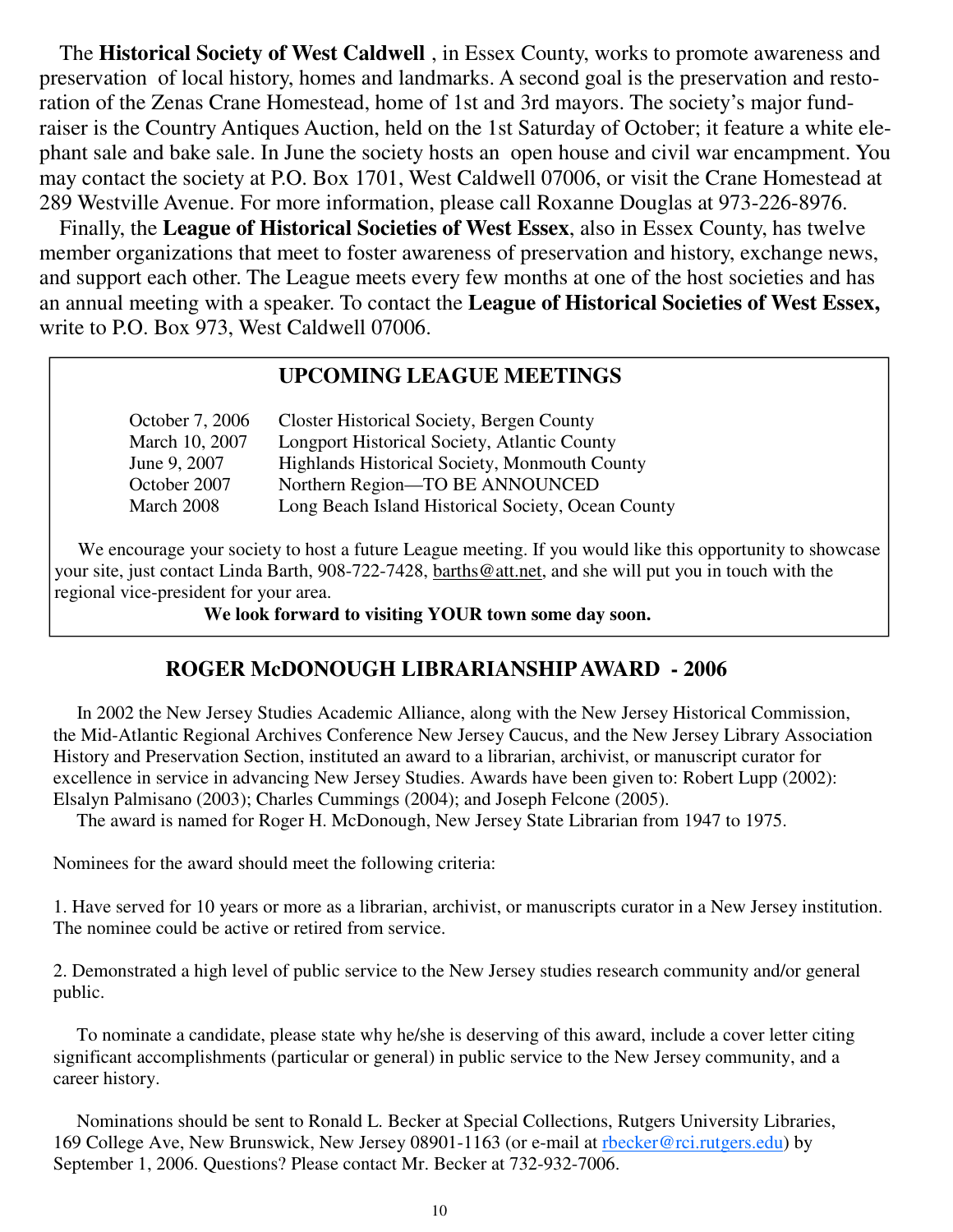

# SATURDAY OCTOBER 7, 2006 to be held at

# THE MEETING ROOM OF THE PUBLIC LIBRARY

280 High Street, Closter, New Jersey 07624

#### **AGENDA**

| 9:00 AM<br>9:30 AM | Registration & Coffee<br>Welcome                                | гүн ширгшануш.<br>Before Oct. 7th: Library: 201-768-4197<br>Morning of October 7th: 201-315-1475 |
|--------------------|-----------------------------------------------------------------|--------------------------------------------------------------------------------------------------|
| 9:45 AM            | League Business meeting                                         |                                                                                                  |
| 10:45 AM           | <b>Break</b>                                                    |                                                                                                  |
| 11:00 AM           | "Civic Pride: Closter's Sculptors and the Nation," a slide show |                                                                                                  |
| $12:00$ noon       | A boxed luncheon in the lobby                                   |                                                                                                  |
| 1:00 PM            | A Tour of the Belskie Museum, or a Walking Tour                 |                                                                                                  |

 **For information:** 

Registration Form—Please return this section by September 10th. Price includes boxed lunch. Please select from the following: \_\_\_\_\_ Ham \_\_\_\_\_ Turkey \_\_\_\_\_ Roast Beef \_\_\_\_Grilled Veggie Name \_\_\_\_\_\_\_\_\_\_\_\_\_\_\_\_\_\_\_\_\_\_\_\_\_\_\_\_\_\_\_\_\_\_\_\_\_\_\_\_\_\_\_\_\_\_\_\_\_\_\_\_\_\_\_\_ Email \_\_\_\_\_\_\_\_\_\_\_\_\_\_\_\_\_\_\_\_\_\_ Address \_\_\_\_\_\_\_\_\_\_\_\_\_\_\_\_\_\_\_\_\_\_\_\_\_\_\_\_\_\_\_\_\_\_\_\_\_\_\_\_\_\_\_\_\_\_\_\_\_\_\_\_\_\_\_\_\_\_\_\_\_\_\_\_\_\_\_\_\_\_\_\_\_\_\_\_\_\_\_\_\_\_  $City$   $_{\_}$ Affiliation: Please send check for \$20, payable to The Closter Historical Society, 248 Harrington Avenue, Closter, NJ 07624. Driving directions are located on page twelve.